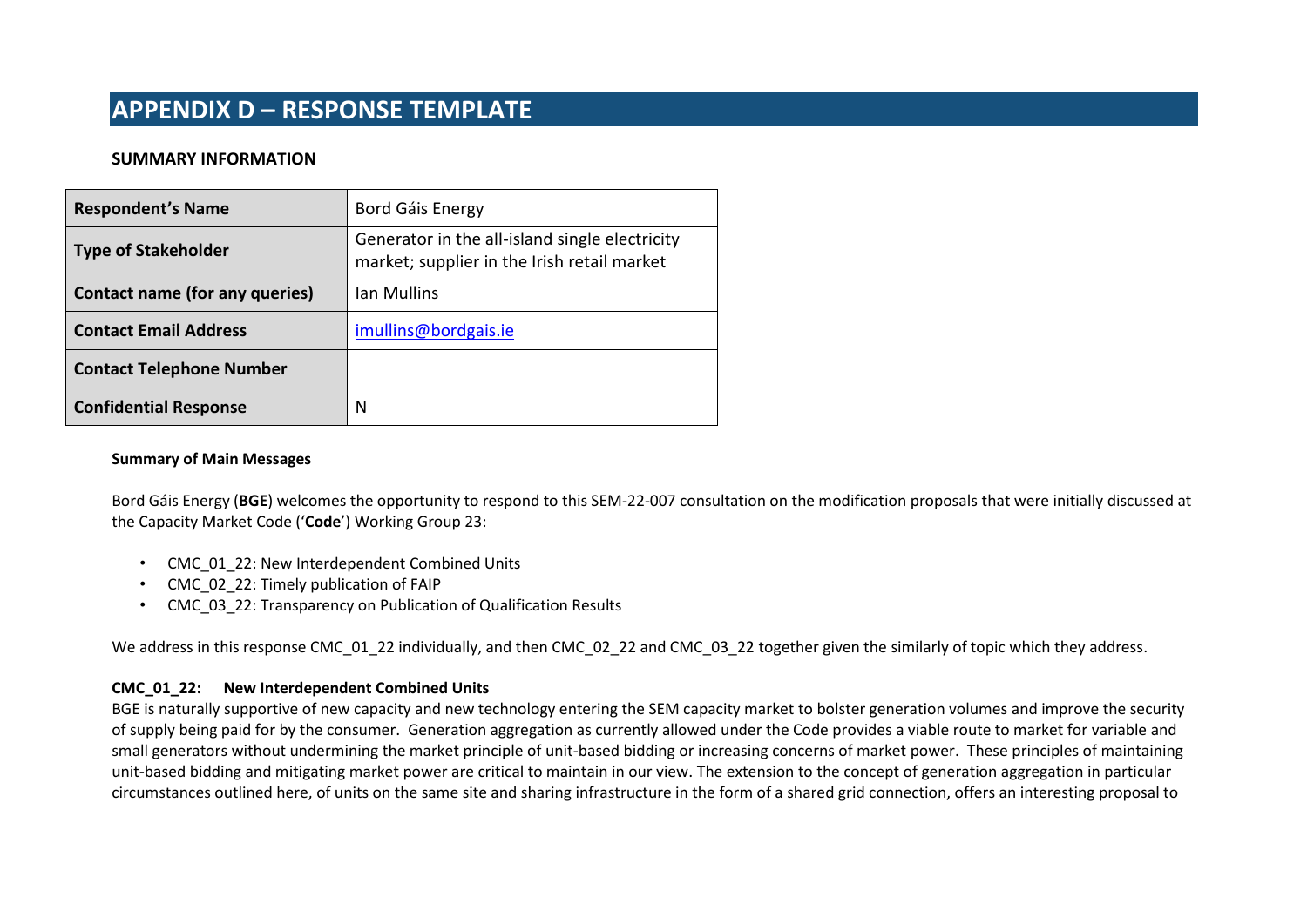increase the capacity available in the SEM but we feel that there remains many aspects of this construct to be explored before it can be properly considered or fully supported. While we see merit to parts of the proposal, we believe that further clarification by the Regulatory Authorities (RAs) and/ or EirGrid as appropriate and review by both the RAs and industry is needed. BGE cannot therefore support this modification in its current format.

The full range of the issues that can arise by permitting aggregation of generation units on the same site and sharing a grid connection have not been fully or clearly considered and addressed in the modification in our view. The modification needs further development to ensure that all of the knock-on impacts from the change proposed in the modification are fully understood so that any agreed solution mitigates identified issues and risks for all participants and ultimately the consumer. The current draft of the modification raises a number of issues and hurdles which need to be satisfactorily addressed before an updated version of this modification can be supported. A non-exhaustive list of the main concerns which the current proposal raises includes:

- The criteria for the division and allocation of costs between units being combined should be agreed and set out to avoid older, existing, and possibly inefficient units clearing the auction with their lifetime being uneconomically protracted if long term capacity contracts are awarded to them. This can result in newer more efficient units being blocked from entering the market. For example, the extent to which existing units have "sunk" costs (including site infrastructure costs) in their cost base, and the extent that new units carry their associated costs separately needs discussion. Therefore, it is key that new and existing costs for the units being combined are adequately disentangled to ensure that unit combination does not result in older units clearing in capacity auctions to the disadvantage of newer, more efficient units. The displacement of more economical plant from the market would increase the risk of serious adverse consequences to competitor numbers, market concentration, capacity reliability and consumer prices.
- The principle of unit-based bidding in the market needs to be maintained, and clarity provided on the settlement and bidding of the new interdependent combined units. Clarity is needed as to how the proposed combined unit bidding into the Capacity Market will align with the bidding of the units separately into the energy market to maintain unit-based bidding. We need to understand how the energy market bidding of the units with upward of two separate GU codes<sup>1</sup> will correlate to the one Capacity Market unit so that the respective RO obligations of the units can be separated out and aligned to the Capacity Market RO contract. There is scope for abuse of MW performance by the units behind the connection point in that one unit can go beyond its de-rated capacity to support any underperformance in reliability of the other unit(s) to mitigate against difference charges being applied to the under-performing unit(s). This would offer an unfair commercial advantage to the combined unit over non-combined generator units and undermine the reliability for which the consumer is paying.

 $1$  An existing unit will already hold a GU code, with additional GU code(s) being allocated to the new unit(s) on the site that will share the connection point. It is appreciated that if the combined unit will be just two or more new generation units then they can apply for one GU code.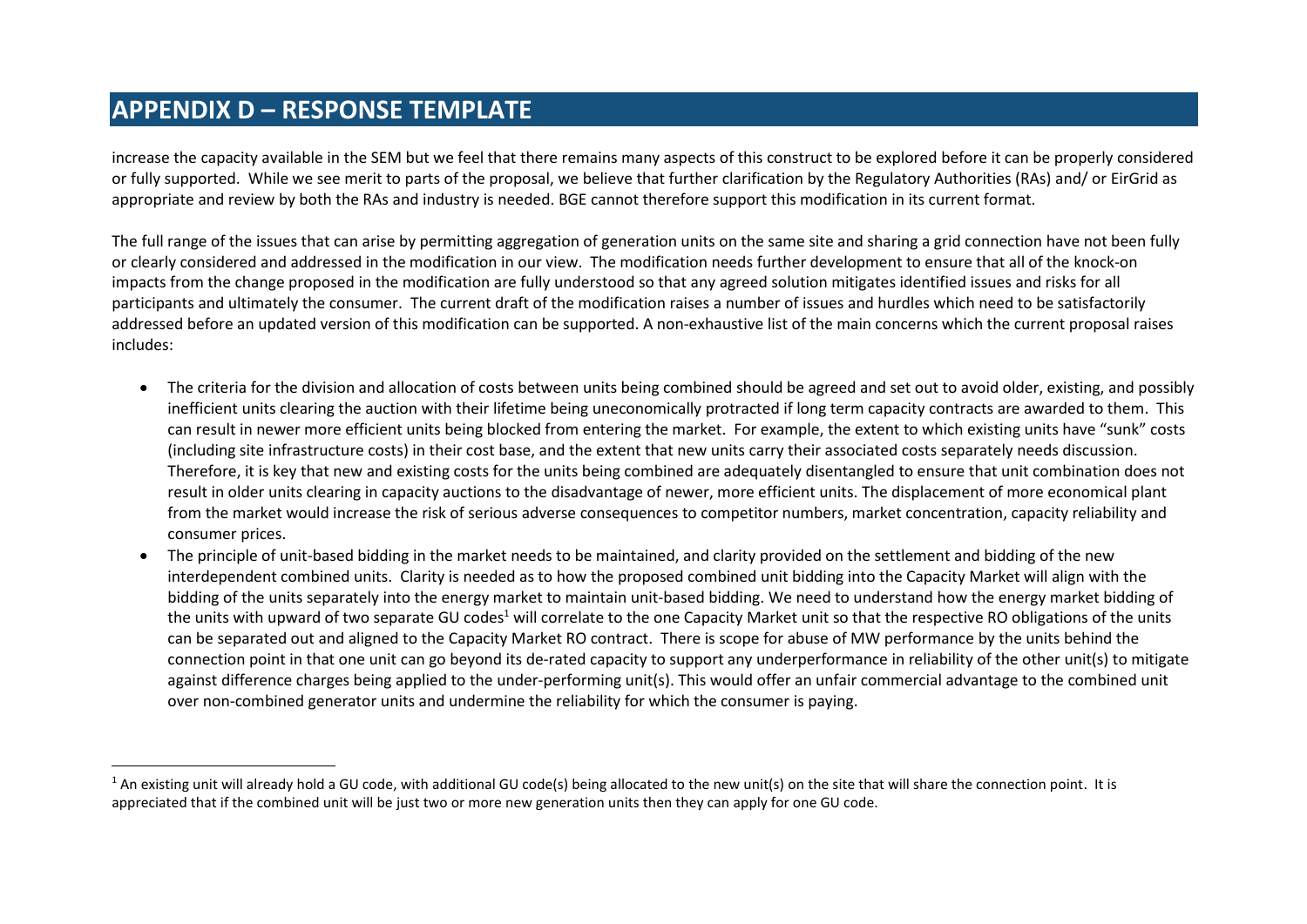- The treatment of the Maximum Export Capacity (MEC) rating for the combined unit under its connection agreement needs to be better understood. We need to avoid the scenario where a site with an existing unit and existing MEC combines with a second unit on the site such that the overall derated capacity for both units exceeds the site's MEC. This could result in the consumer paying for capacity that cannot be actually exported to the grid. However, we do need to consider scenarios whereby an appropriate combination of units could mitigate this concern (e.g., the combination of a storage unit with a generator unit such that the combination seeks to optimise the use of the existing MEC).
- There needs to be better definition of "shared infrastructure" under this modification and the benefit it will bring to the market and the consumer.
- There should also be a holistic discussion on the interaction between revenue streams when two or more of the units being combined have separate contracts under different support mechanisms (e.g., one RESS unit in combination with a unit holding a capacity contract).

The issues above show the level of the further consideration, discussion, and agreement on solutions that we believe is needed on the modification as proposed. We feel that further cross-participant work on the proposal, its impacts and possible solutions could result in for example a matrix agreed by both industry and the RAs demonstrating the unit combinations allowable including consideration of de minimus levels and appropriate aggregation caps. The market and consumer benefits each combination can bring could for example be used to determine allowable combinations.

#### **CMC\_02\_22: Timely publication of FAIP**

#### **CMC\_03\_22: Transparency on Publication of Qualification Results**

Taking both of these modification proposals together, BGE supports all participants preparing bids for a capacity auction to be provided with a guaranteed minimum adequate period between the provision of the key auction data in the Final Auction Information Pack (FAIP) and Qualification Results to them, and the deadlines for them to submit their bids. And therefore, we support both of these modification proposals. The time between the provision of the auction information and the start of the bidding process is crucial to participants to carry out their internal analysis processes, bid strategy review, and to obtain the appropriate in-house executive level sign-off to authorise the participants' legally binding bids into the auction. Any reduction in this period can seriously impact these in-house processes which could risk sub optimal or even no bids where the participant has been unable to complete the bid building and authorisation process. Both are a risk to the market and ultimately the consumer.

We also however acknowledge the parallel processes and considerable processing which needs to be completed by the System Operators (SOs) in the preparation of the final auction information for participants, and the balance they aim to achieve between the auction timescale and the development of new capacity after the auction. We encourage the sentiment of the RAs to work with the SOs to streamline the auction processes by amalgamation or elimination to reduce future risk of delays. However, when a delay may again occur in the future, we believe that participants require certainty under the Code that the period allocated for their in-house processes will not be impacted by any change to the auction timetable. We appreciate the flexibility shown by the RAs in the recent 2025/2026 T-4 Capacity Auction in the extensions made to key dates in the auction timetable on foot of delays in providing the final auction information to participants. However, participants remained uncertain at the time if any extension would be forthcoming which caused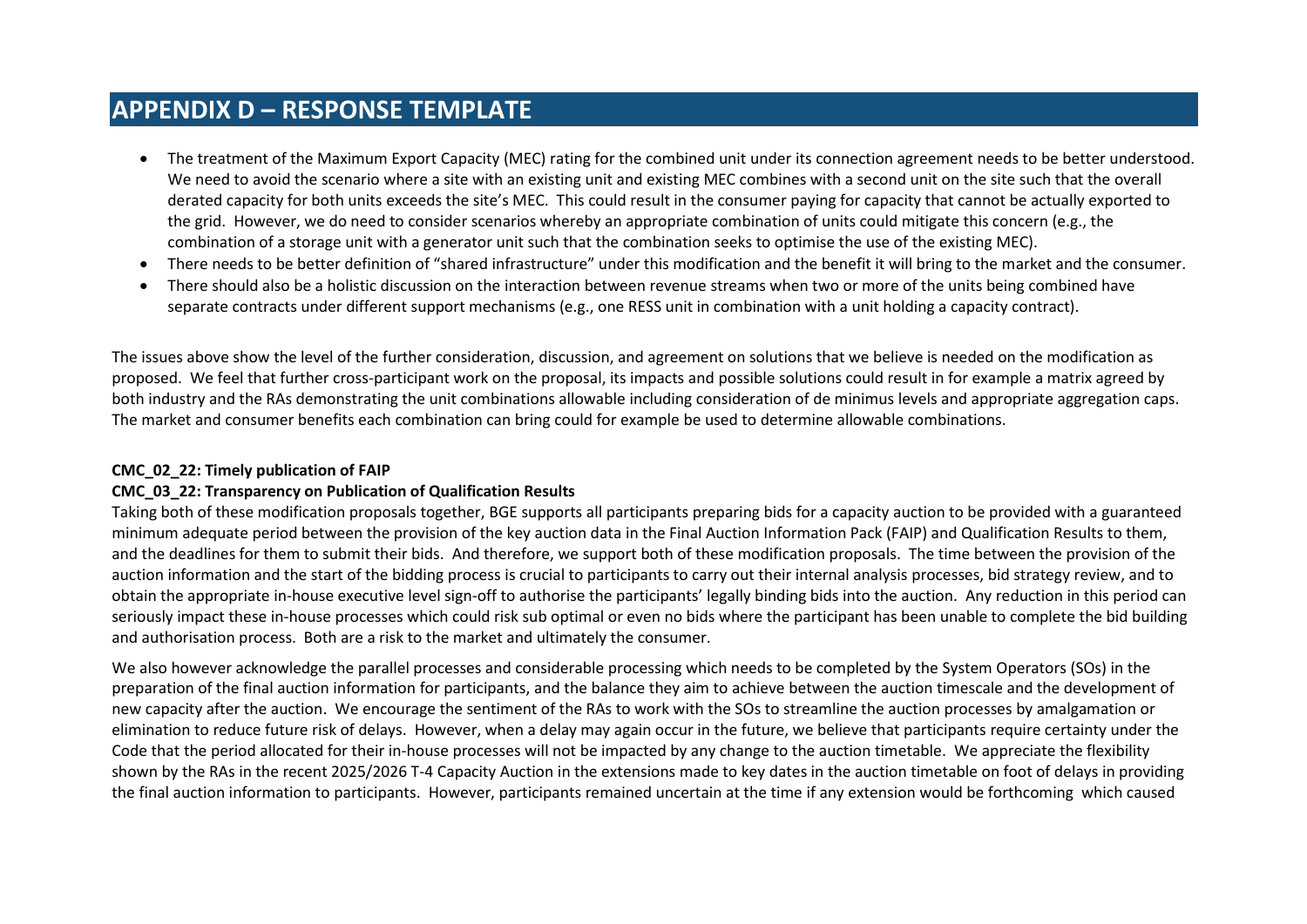unnecessary pressure to the in-house processes across the participating organisations. BGE sees therefore significant merit in both of these proposed modifications to codify and secure for participants the adequate time for their in-house processes to complete, and so we support these modification proposals.

We would welcome more detail from the RAs on their planned efforts on streamlining the SO processes well ahead of the next auction so that any changes that may impact participants are communicated to participants with sufficient time for them to align with any process changes. This process streamlining as proposed by the RAs should mitigate against the use of the changes set out in this modification but the changes to the Code would give certainty to participants for any delay to future auction processes.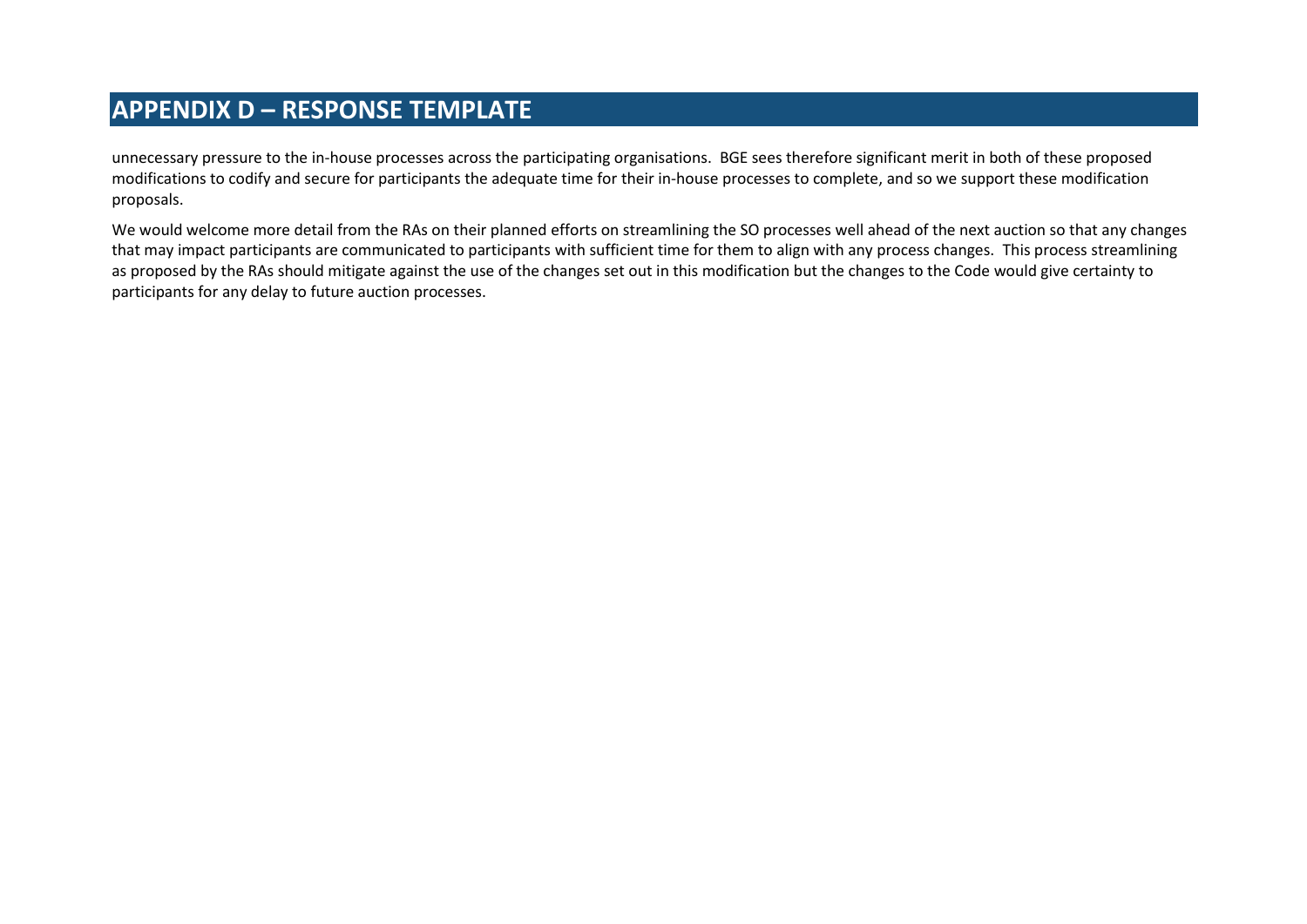| ID                                                       | Proposed Modification and its Consistency with the<br><b>Code Objectives</b>                                                                                                                                                                                                                                                                                                                                                                                                                                                                                                                                                           | <b>Impacts Not Identified in the</b><br><b>Modification Proposal Form</b>                                                                                                                                                                                                                                                                                                                                                                                                                                                                                                                                                                                                                                                               | <b>Detailed CMC Drafting</b><br><b>Proposed to Deliver</b><br>the Modification                                                                                                                                                                                                                                                                                          |
|----------------------------------------------------------|----------------------------------------------------------------------------------------------------------------------------------------------------------------------------------------------------------------------------------------------------------------------------------------------------------------------------------------------------------------------------------------------------------------------------------------------------------------------------------------------------------------------------------------------------------------------------------------------------------------------------------------|-----------------------------------------------------------------------------------------------------------------------------------------------------------------------------------------------------------------------------------------------------------------------------------------------------------------------------------------------------------------------------------------------------------------------------------------------------------------------------------------------------------------------------------------------------------------------------------------------------------------------------------------------------------------------------------------------------------------------------------------|-------------------------------------------------------------------------------------------------------------------------------------------------------------------------------------------------------------------------------------------------------------------------------------------------------------------------------------------------------------------------|
| CMC_01_22<br>New Interdependent<br><b>Combined Units</b> | BGE believes that the further consideration of<br>the proposed modification is required to ensure<br>the full range of knock-on impacts and potential<br>solutions are captured in a future updated draft.<br>There may be merit for the industry and<br>consumer in a more considered model of the<br>interdependent combined unit which better<br>bottoms out a suite of issues and hurdles as<br>outlined in our summary above. We are open to<br>further industry discussion to close out the gaps<br>and reach a solution which solves as many issues<br>as possible for all participants to ultimately<br>benefit end consumers. | Better consideration of cost<br>allocation between existing<br>and new units when combined<br>is needed to ensure that<br>existing units do not displace<br>or block new more economical<br>efficient plant from the<br>market.<br>The principle of unit-based<br>bidding needs to be<br>maintained, and clarity is<br>needed on the settlement and<br>bidding of the new combined<br>unit against the RO and the<br>unit performance.<br>The treatment of MEC for the<br>new combined unit and the<br>application of the appropriate<br>De-Rating Factor need to be<br>clarified.<br>Better definition of "shared<br>infrastructure" is needed and<br>the treatment of the<br>connection agreement being<br>used by the combined unit. | <b>BGE believes that</b><br>there is merit in the<br>further consideration<br>of the modification<br>proposal to<br>satisfactorily address a<br>number of concerns<br>with the current draft<br>as set out in our<br>summary above. We<br>cannot support the<br>modification in its<br>current format given<br>the open issues that<br>need to be addressed<br>clearly. |